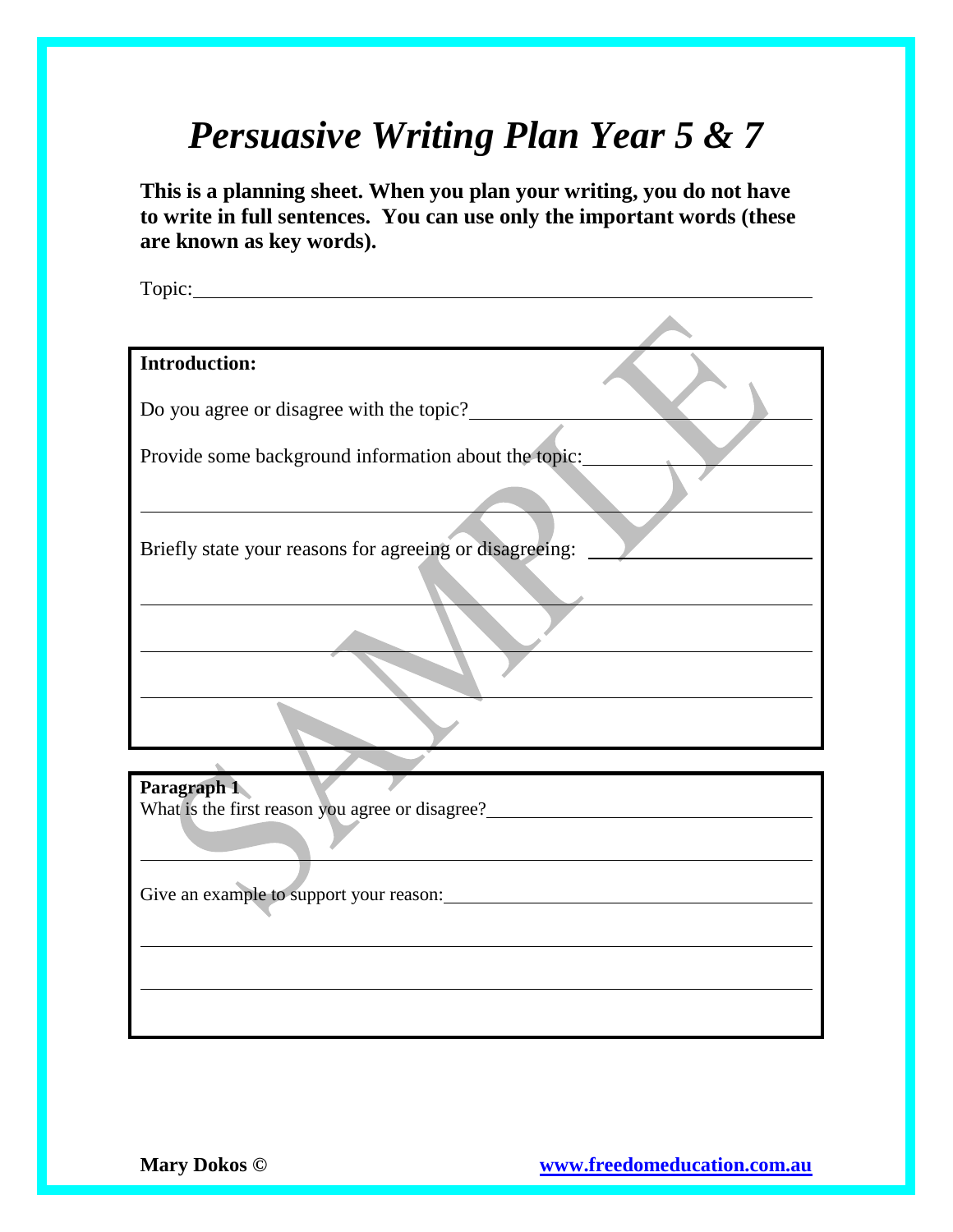**Paragraph 2** What is the second reason you agree or disagree?

Give an example to support your reason:

**Paragraph 3** What is the third reason you agree or disagree?

Give an example to support your reason:

\* Each paragraph must begin with a linking word: firstly, secondly, in addition, moreover, also.

Restate your point of view. Do you have any demands? Any suggestions about how

\* The first sentence of your paragraph is called a **topic sentence**. It should state your argument or your reason. The rest of your paragraph should explain your argument in more detail. Use examples to add more information and support your arguments.

**Conclusion**

things should change?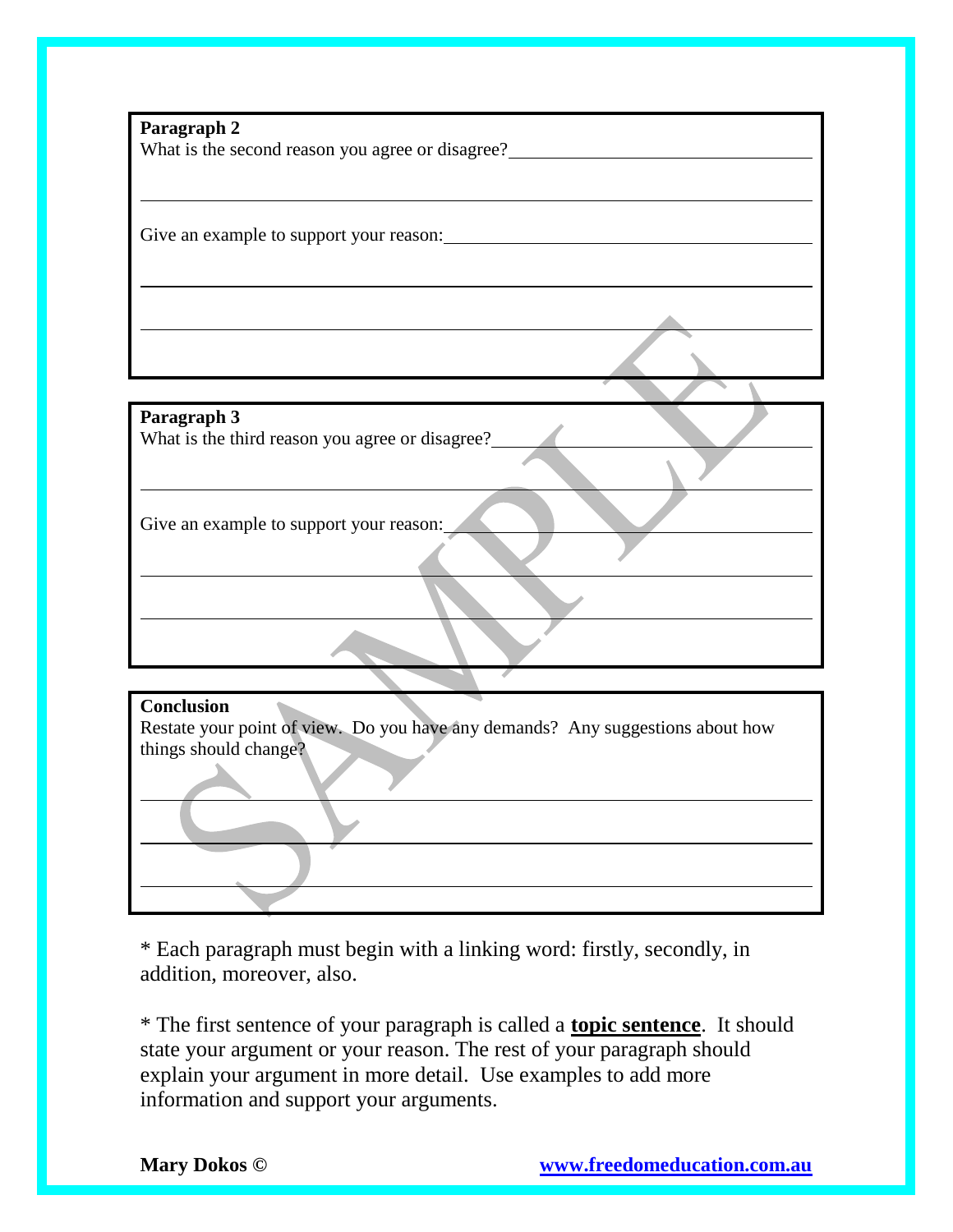## *Writing Page*

**Use the ideas from your plan and write your response here.**

| <b>Introduction:</b> |
|----------------------|
|                      |
|                      |
|                      |
|                      |
|                      |
|                      |
|                      |
|                      |
| Paragraph 1          |
|                      |
| Firstly,             |
|                      |
|                      |
|                      |
|                      |
|                      |
|                      |
|                      |
|                      |
| Paragraph 2          |
|                      |
| In addition,         |
|                      |
|                      |
|                      |
|                      |
|                      |
|                      |
|                      |